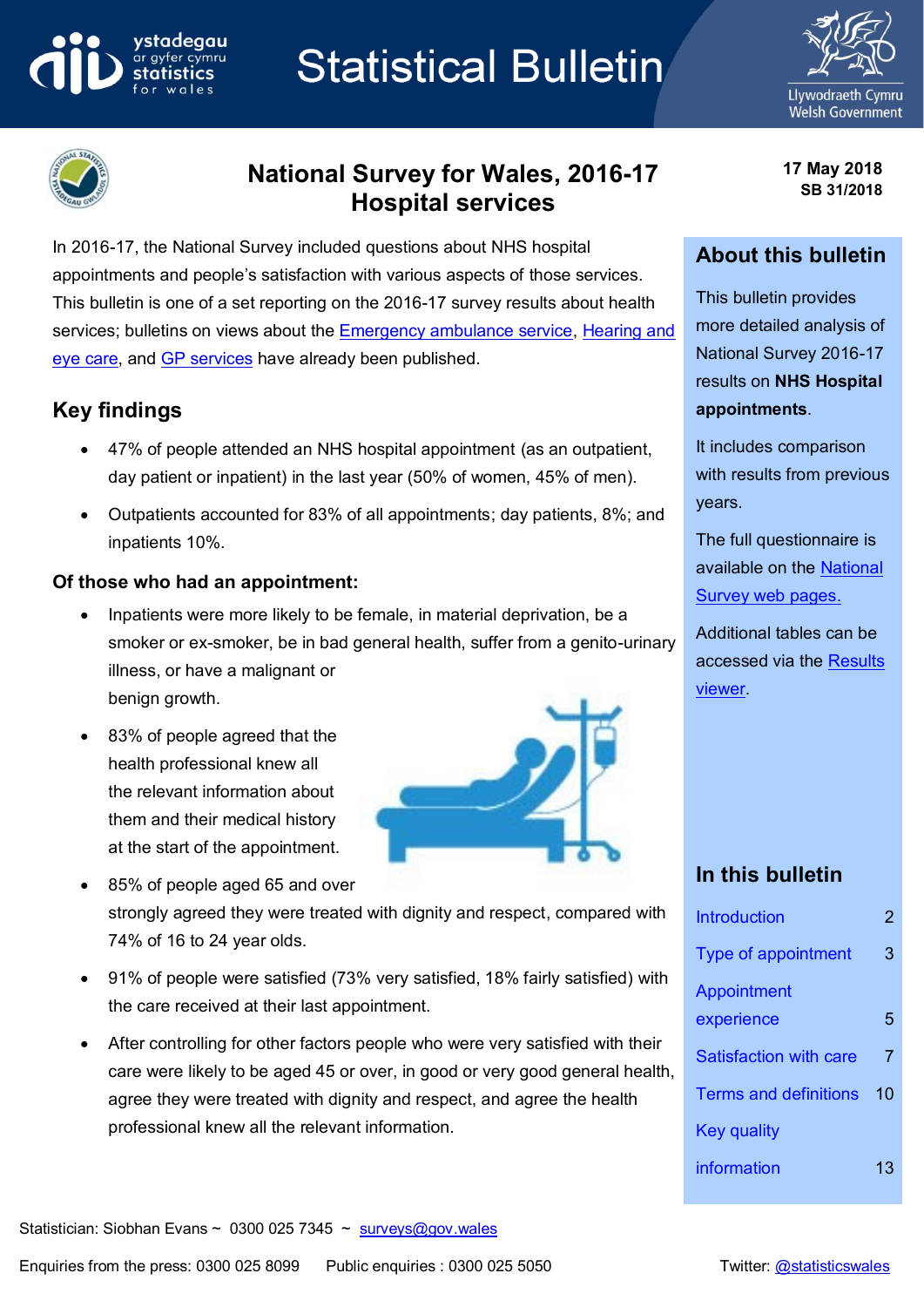# <span id="page-1-0"></span>**Introduction**

The Welsh Government's aim is for people to have access to the right care at the right time from the right source at or close to home. General practitioners (GPs) deal with immediate medical needs but also coordinate access to a wide range of services in the local community. These services include secondary care provided by NHS hospitals.

The [NHS Wales Delivery Framework 2017-2018](http://gov.wales/docs/dhss/publications/170613frameworken.pdf) has been developed to measure and monitor the health of the Welsh population. The delivery framework covers a wide remit but themes relevant to this bulletin are:

- Staying healthy: People in Wales should be well informed and supported to manage their own health.
- Dignified care: People in Wales should be treated with dignity and respect and treat others the same.
- Timely care: People in Wales should have timely access to services based on clinical need and be actively involved in decisions about their care plan.
- Individual care: People in Wales should be treated as individuals with their own needs and responsibilities.

Given the importance of secondary care, the same set of questions on hospital services was included from 2012 to 2015 and again in 2016-17. This question continuity allows us to look at trends over time. The survey results inform policy making and decisions by Welsh Government and by local health boards and their partners.

<span id="page-1-1"></span>The National Survey asks questions of a randomly selected adult at residential addresses - people living in communal establishments (e.g. nursing homes, hospitals, prisons, halls of residence) are not included in the survey. As such, the results discussed in the bulletin are representative of the sampled group but exclude those who live in communal establishments who will have attended hospital appointments in the past year. For this reason figures provided in the [first chapter](#page-1-1) should not be used as a source of official statistics on appointment type and trends. They are presented here to provide a background to the circumstances experienced by the survey respondents. Statistics on [outpatient appointments](https://gov.wales/statistics-and-research/outpatient-activity/?lang=en) are published annually, along with statistics on [inpatient](http://www.infoandstats.wales.nhs.uk/page.cfm?pid=41010&orgid=869)  [episodes.](http://www.infoandstats.wales.nhs.uk/page.cfm?pid=41010&orgid=869) These are both taken from administrative sources and are based on numbers of appointments (i.e. not how many patients) and number of consultant episodes (a period of inpatient care under one consultant).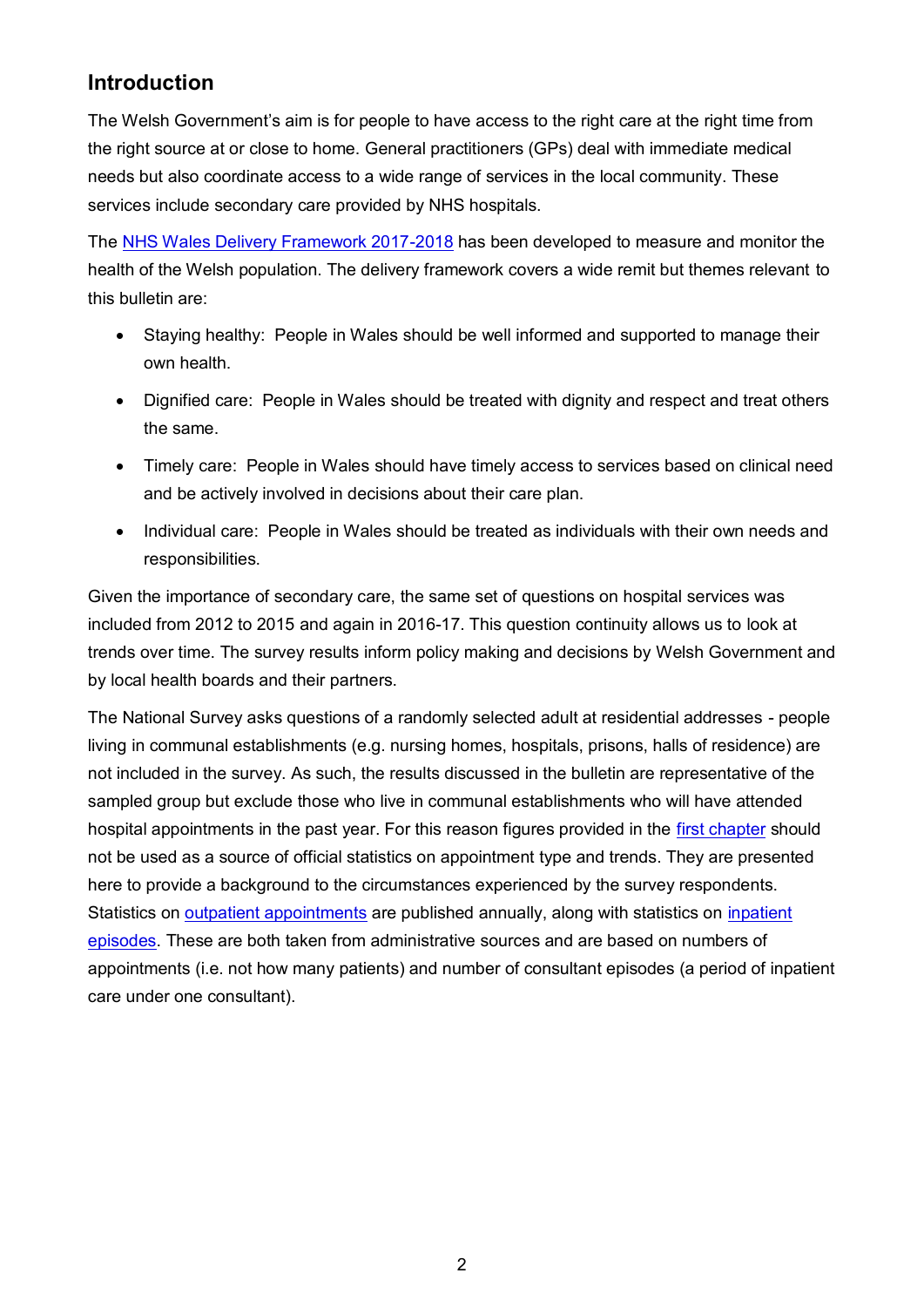# **Type of appointment**

The 2016-17 survey results show that 47% of people attended an NHS hospital appointment (as an outpatient, day patient or inpatient) in the course of the previous year: 50% of women and 45% of men. This is an increase on previous years where the overall results were: 44% in 2014-15, 41% in 2013-14 and 42% in 2012-13.

Chart 1 shows the distribution of appointments across age bands. Whilst 35% of 16 to 24 year olds had a hospital appointment, this proportion increases with age from 45 onwards. 67% of people aged 75 and over had a hospital appointment in the last 12 months. However, in the [further](#page-3-0)  [analysis](#page-3-0) which looks specifically at inpatient appointments age does not remain significant after controlling for other factors and the pattern is better explained by the fact that general health becomes poorer as we age.



**Chart 1: Had hospital appointment, by age band**

Those who had attended an appointment were then asked whether that was as an outpatient (not admitted to a hospital bed), day patient (admitted to a bed but not for overnight stay) or an inpatient (admitted to a bed, staying for at least one night). Chart 2 shows that outpatient appointments account for the majority of hospital appointments. The results showed no difference in outpatient appointments between 2014-15 and 2016-17. However, there was an increase in the proportion of outpatient appointments between 2012-13 and 2016-17, and a fall in the proportion of inpatient appointments between the same years.





In 2016-17, of men who attended a hospital 84% were outpatients compared with 81% of women. The proportions who were day patients were the same at 8%, whilst a higher proportion of women (11%) than men (8%) had been an inpatient in the last year.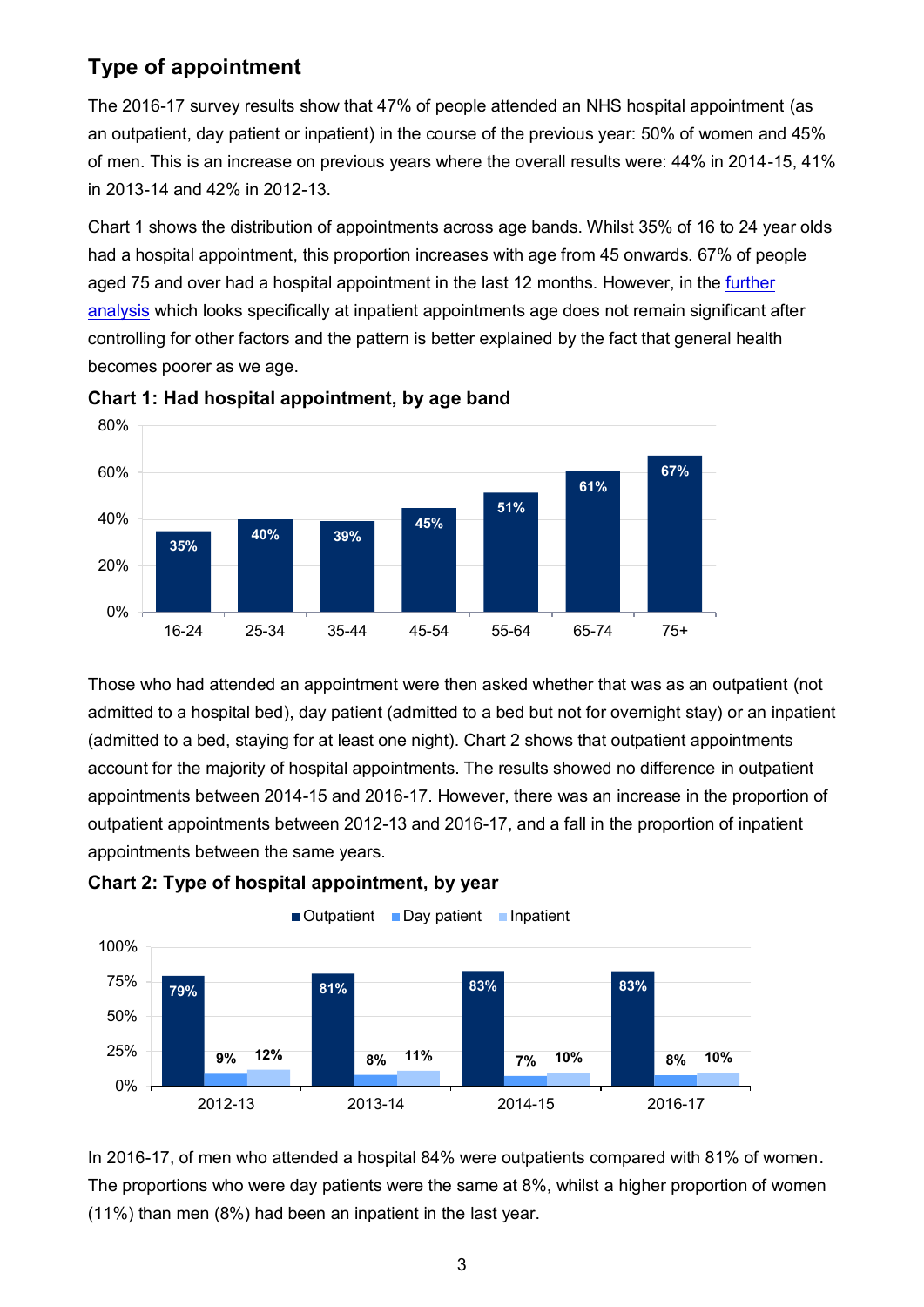However, when looking at the volume of appointments Chart 3 illustrates the distribution of appointments by gender. In general, more women than men had hospital appointments in 2016-17. This was particularly true for inpatient appointments where women accounted for 62% of overnight (or longer) stays, compared with men who made up 38% of this type of patient.





#### <span id="page-3-0"></span>**Inpatient appointments – further analysis**

Cross-analysis appears to suggest that various factors such as gender, age group and general health may be associated with attending an inpatient appointment. However, these factors are often also linked to each other (for example, older people are more likely to be in poor health). To get a clearer understanding of the effect of each individual factor we have used statistical methods to separate out the individual effect of each factor on the likelihood of having an inpatient appointment. These methods allow us to look at the effect of one factor while keeping other factors constant – sometimes called "controlling for other factors"<sup>12</sup>.

We found that the following factors were most linked to people who require an inpatient hospital appointment, and that each has a separate effect after the other factors are controlled for:

- being female;
- being in material deprivation;
- being a smoker or ex-smoker (as opposed to never smoked);
- being in bad or very bad general health:
- having a genito-urinary system illness; and
- having a malignant or benign growth.

This further analysis shows that once other factors were held constant then age was no longer one of the key factors determining whether someone was admitted as an inpatient. As with all analysis of this kind we are unable to attribute cause and effect or to allow for unknown factors. For example, the National Survey does not collect information on the reason why somebody was an

<sup>————————————————————&</sup>lt;br><sup>1</sup> This analysis is known as logistic regression. Information about the method can be found in <u>Regression analysis</u>

 $2$  The factors that were included at the start of the regression analysis were: gender, age, ethnicity, material deprivation, qualifications, satisfaction with life, economic status, tenure of housing type, general health, local health board, WIMD areas of deprivation, limiting illness, urban/rural categories, smoking status, overweight or obese, and the 17 illness chapters (se[e Terms & definitions\)](#page-9-0).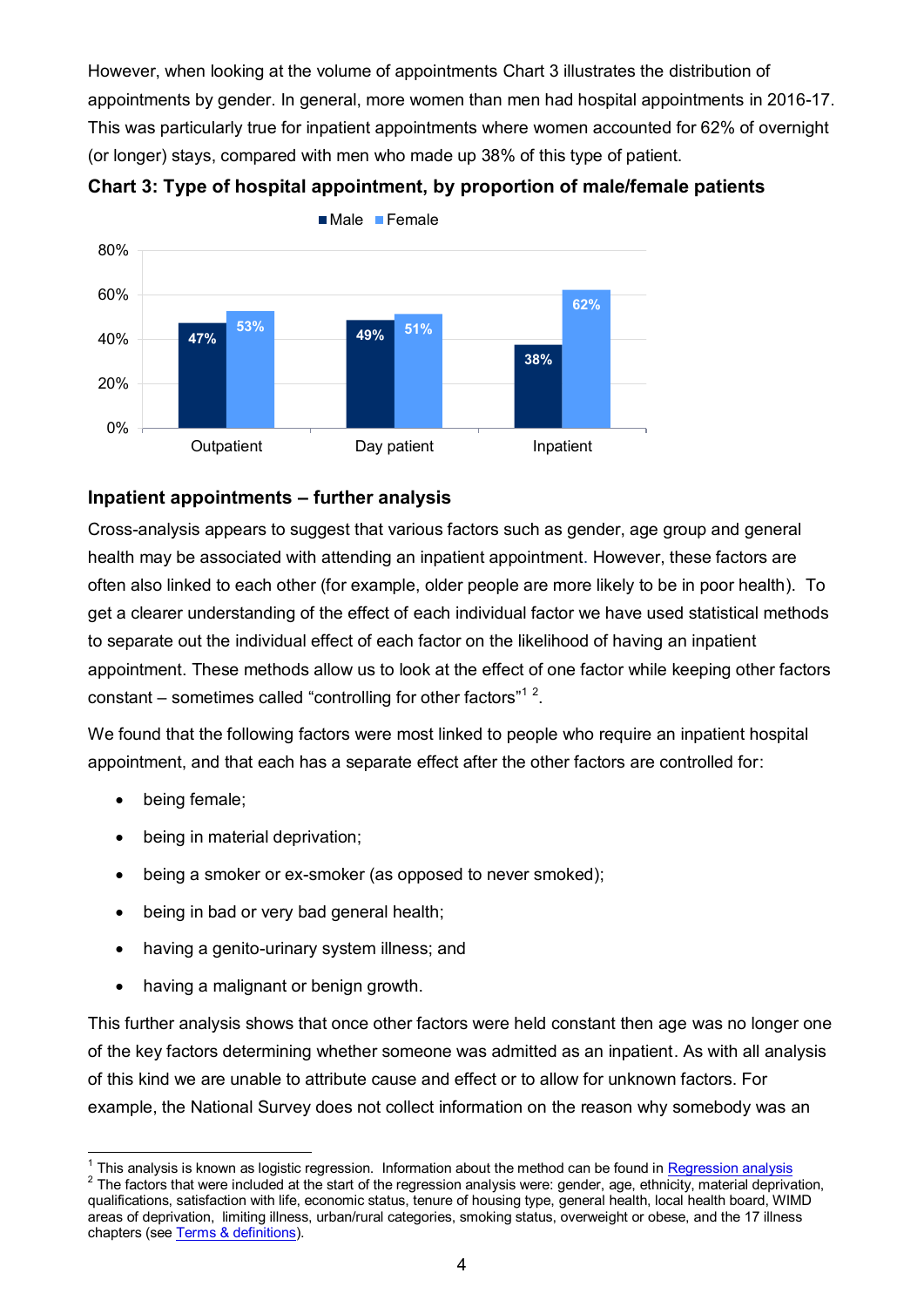inpatient. The two illness categories in the bullet points above indicate that these conditions are linked with an increased likelihood of being admitted as an inpatient, but we do not know whether survey respondents attended an inpatient appointment for this particular reason.

# <span id="page-4-0"></span>**Appointment experience**

People who had attended a hospital appointment were then asked a series of questions about their experience on their last visit. Overall 83% of people agreed that the health professional knew all the relevant information about them and their medical history at the start of the appointment. Chart 4 shows that this level of agreement varied depending on the type of appointment.





People whose last visit was as an inpatient had the lowest level of agreement (78%) and 17% of this group disagreed that the health professional knew all the relevant information about them.

The next survey question asked people whether they felt they were treated with dignity and respect at their last appointment. 82% of people strongly agreed that they had been treated with dignity and respect whilst 1% of people strongly disagreed. Chart 5 shows that people's responses to this question appeared to vary depending on the local health board area in which they lived.

In 2016-17, Powys and Cardiff & Vale health boards had the highest proportion of people strongly agreeing they were treated with dignity and respect. Hywel Dda health board had the lowest proportion agreeing, 76%. The chart also shows the results across years with Powys demonstrating the highest percentage point increase between 2014-15 and 2016-17. In all four survey years Hywel Dda had the lowest proportion of people saying they strongly agreed that they had been treated with dignity and respect.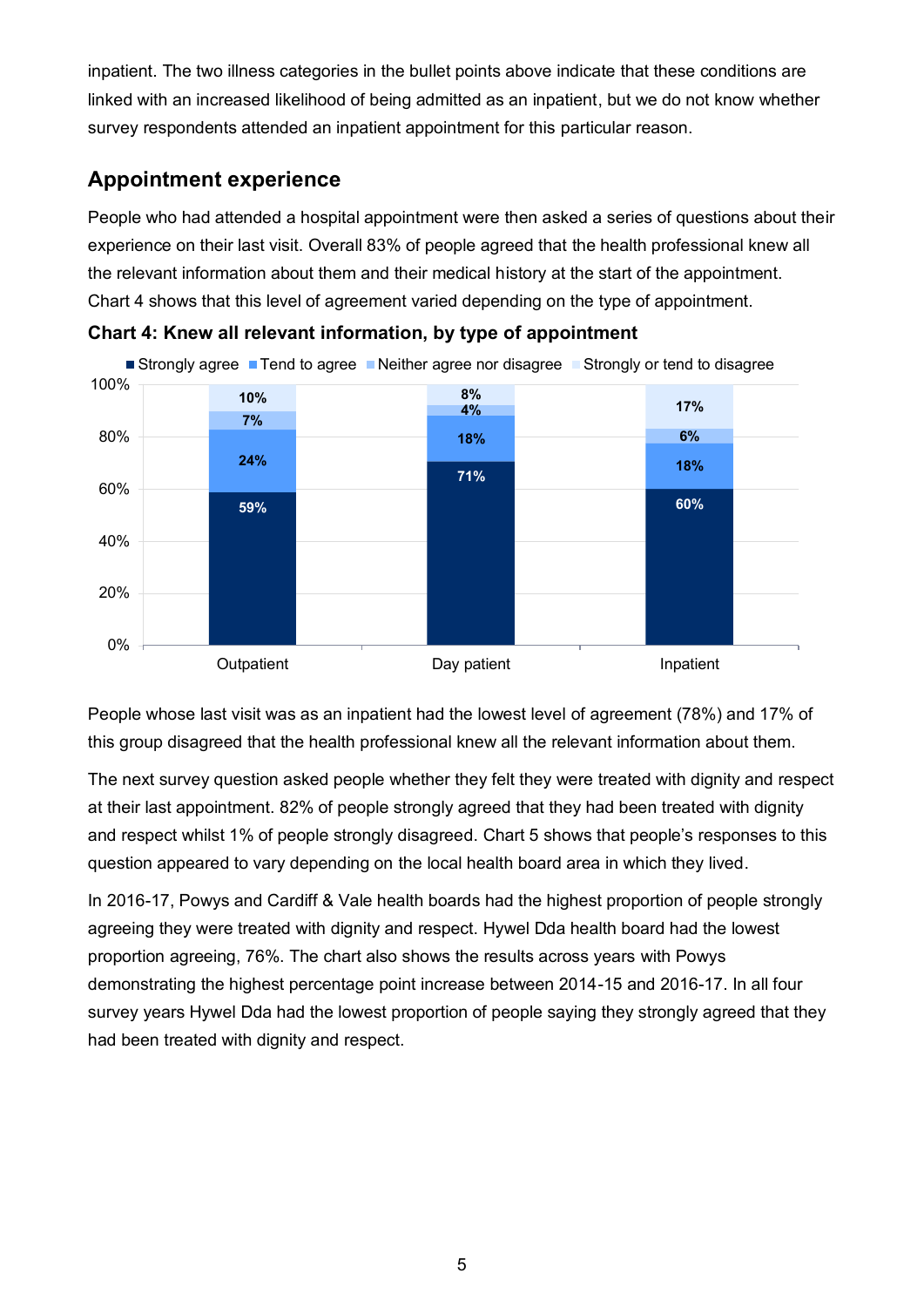**Chart 5: Treated with dignity and respect, by year and local health board**



When cross-analysed by age, 85% of people aged 65 and over felt they were treated with dignity and respect compared with 74% of the 16 to 24 year old group. As with the previous question on knowing all the relevant information, the responses to this question varied according to the appointment type. 82% of people who attended an outpatient appointment strongly agreed they were treated with dignity and respect, compared with 86% of people who attended as day patients, and 79% who were inpatients.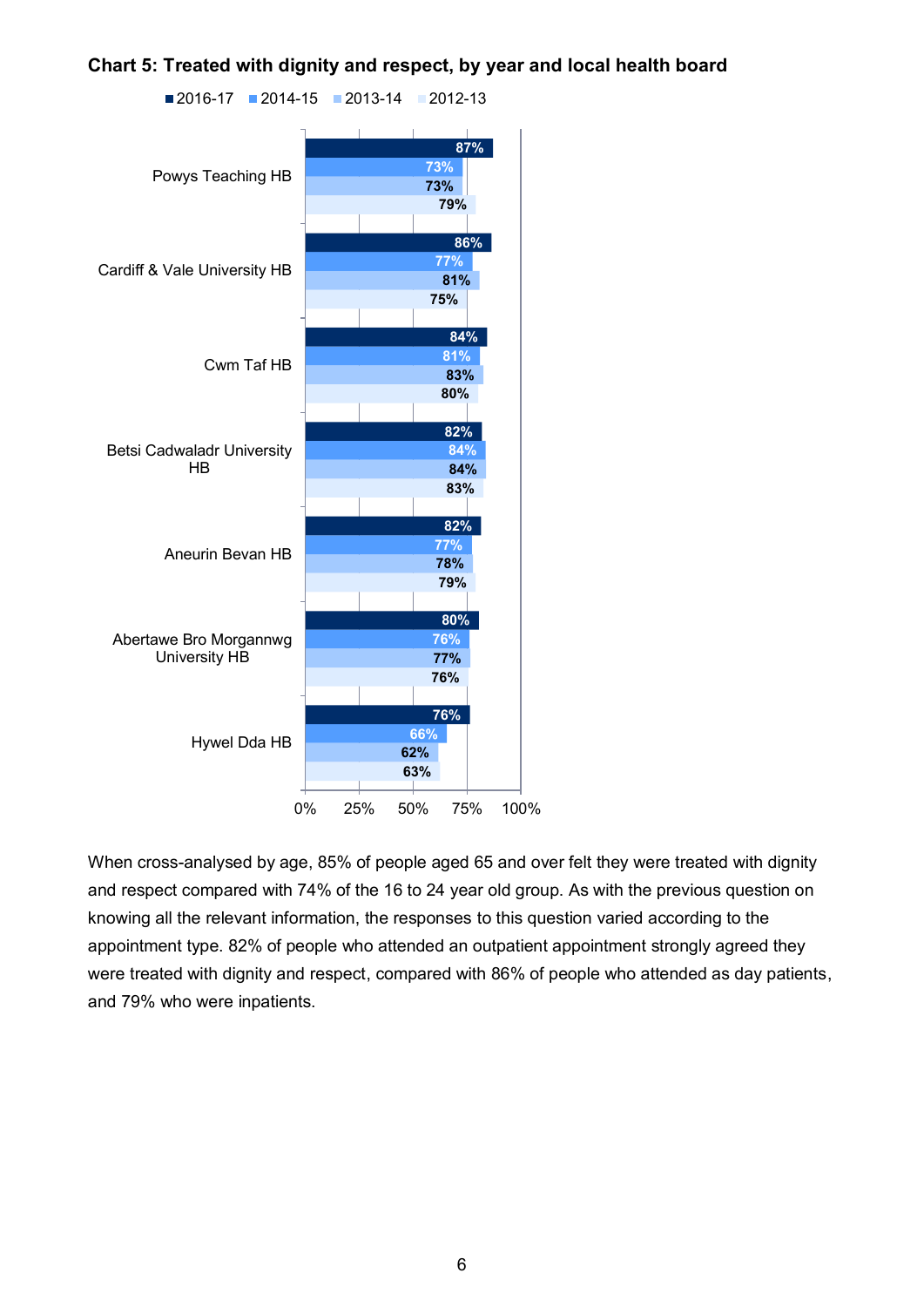#### **Dignity and respect – further analysis of outpatient experience**

Again, in order to understand the effect of individual factors we carried out further analysis to identify the characteristics independently associated with feeling treated with dignity and respect at an outpatient appointment. To do this we use a statistical method<sup>3</sup> which allows us to look at the effect of one factor while keeping other factors constant.<sup>4</sup>

Looking at the 2016-17 responses from people who had attended an outpatient appointment in the last 12 months we found that each of the following factors has a separate effect on giving a **strongly agree** response, after other factors are controlled for.

- having a high or very high level of satisfaction with life;
- living in Cardiff & Vale, Cwm Taf or Powys health board areas;
- feel a strong sense of community; and
- being age 25 and over.

Simple cross-analysis suggested that men were more likely than women to strongly agree but this apparent difference disappeared once other factors were controlled for. This further analysis produces robust findings based on the available data, but we cannot attribute cause and effect; nor can the method account for unknown (but potentially important) factors e.g. the location or name of the hospital attended.

## <span id="page-6-0"></span>**Satisfaction with care**

Those who had attended a hospital appointment in the previous year were asked how satisfied or dissatisfied they were with the care received. In 2016-17, 91% of people were satisfied (73% very satisfied, 18% fairly satisfied).



**Chart 6: Satisfied with care received, by year and gender**

Chart 6 shows that the proportion of people who were satisfied with the care received has remained more or less constant across survey years and by gender.

 $\overline{\phantom{a}}$  $3$  This analysis is known as logistic regression. Information about the method can be found i[n Regression analysis.](#page-14-0) <sup>4</sup> The factors that were included at the start of the regression analysis were: gender, age, ethnicity, material deprivation, satisfaction with life, economic status, tenure of housing type, general health, feeling of living in a strong community, Welsh speaker, local health board, WIMD areas of deprivation, long-term limiting illness, smoking status, whether overweight or obese, and whether volunteer.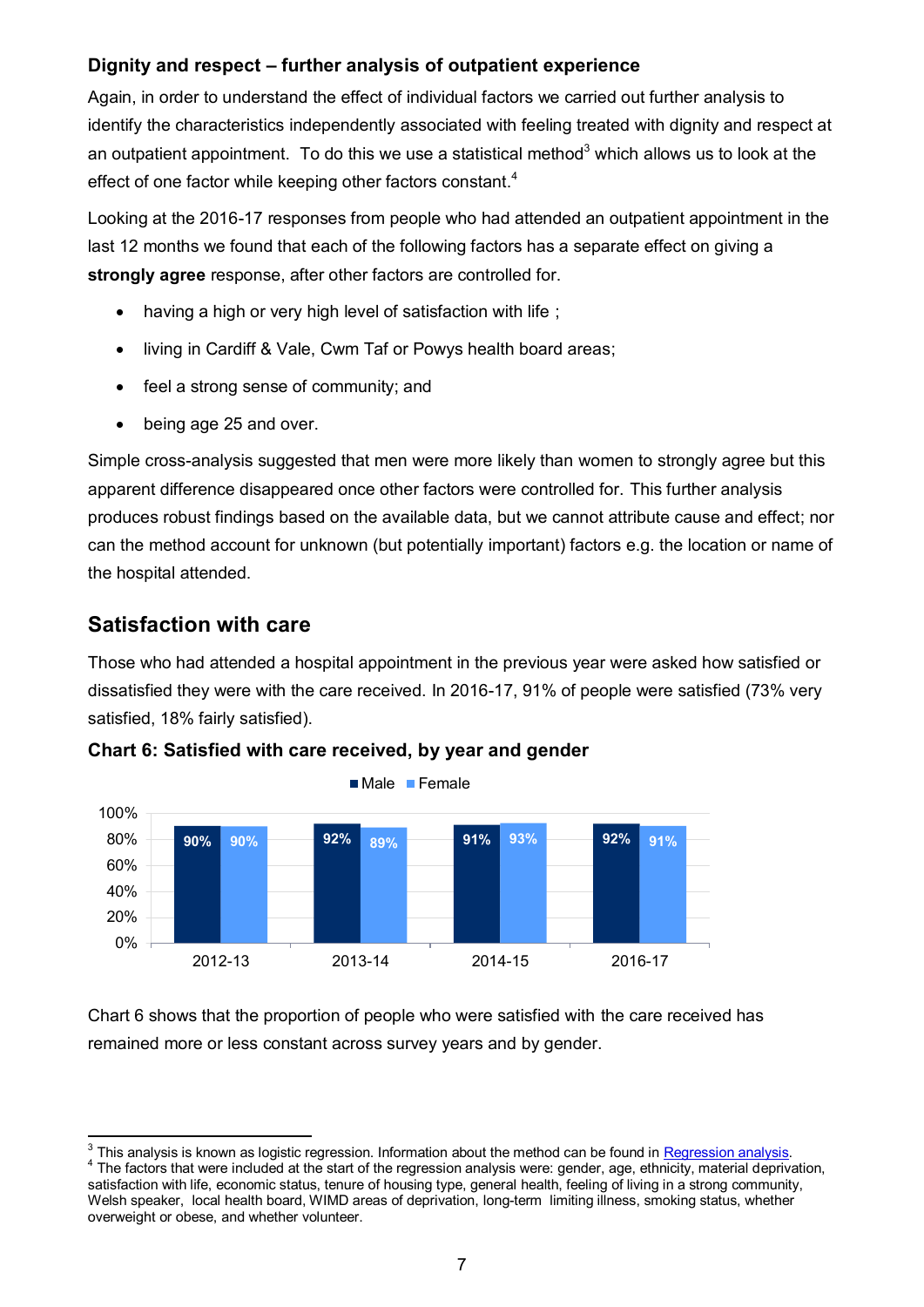There appears to be a strong link between how satisfied people are with the care received and, in particular, whether they think they were treated with dignity and respect. The health professional knowing all their relevant medical history was also important. Chart 7 illustrates this finding. Of those who were very satisfied with the care they received, 94% strongly agreed that they had been treated with dignity and respect. 72% of this 'very satisfied' group felt that the health professional knew all the relevant medical history about them at the start of the appointment. A further 19% tended to agree that all the relevant information was known.

#### **Chart 7: People very satisfied with care received, by whether treated with dignity & respect and if health professional knew all relevant information**



#### **Satisfaction with care – further analysis**

To get a clearer understanding of the effects of individual factors we have again used a statistical method to identify which factors<sup>5</sup> are independently associated with a person being very satisfied with the care received.

Based on the 2016-17 results, we found that each of the following factors has a separate link with feeling **very satisfied**, after the other factors are controlled for.

- being age 45 and over;
- being in very good or good general health;
- agreeing that they were treated with dignity and respect; and
- agreeing that the health professional had the relevant information about their medical history.

Cross-analysis suggests that an adult in material deprivation is less likely to be satisfied with the care received than someone who is not materially deprived. However, the further analysis showed that after controlling for other factors only the factors listed above had a strong link with feeling very satisfied. Whilst the final two bullet points are more directly related with the service received, this method of analysis does not allow us to attribute any cause and effect. It is not possible from the

 5 The factors that were included at the start of the regression analysis were: gender, age, ethnicity, material deprivation, speaking Welsh, religion, economic status, housing tenure, general health, satisfaction with life, sense of community, feeling safe, volunteering, local health board, [WIMD areas of deprivation,](#page-9-1) urban/rural morphology, whether limiting longstanding illness, highest qualification, health professional knew info, treated with dignity & respect, type of hospital appointment.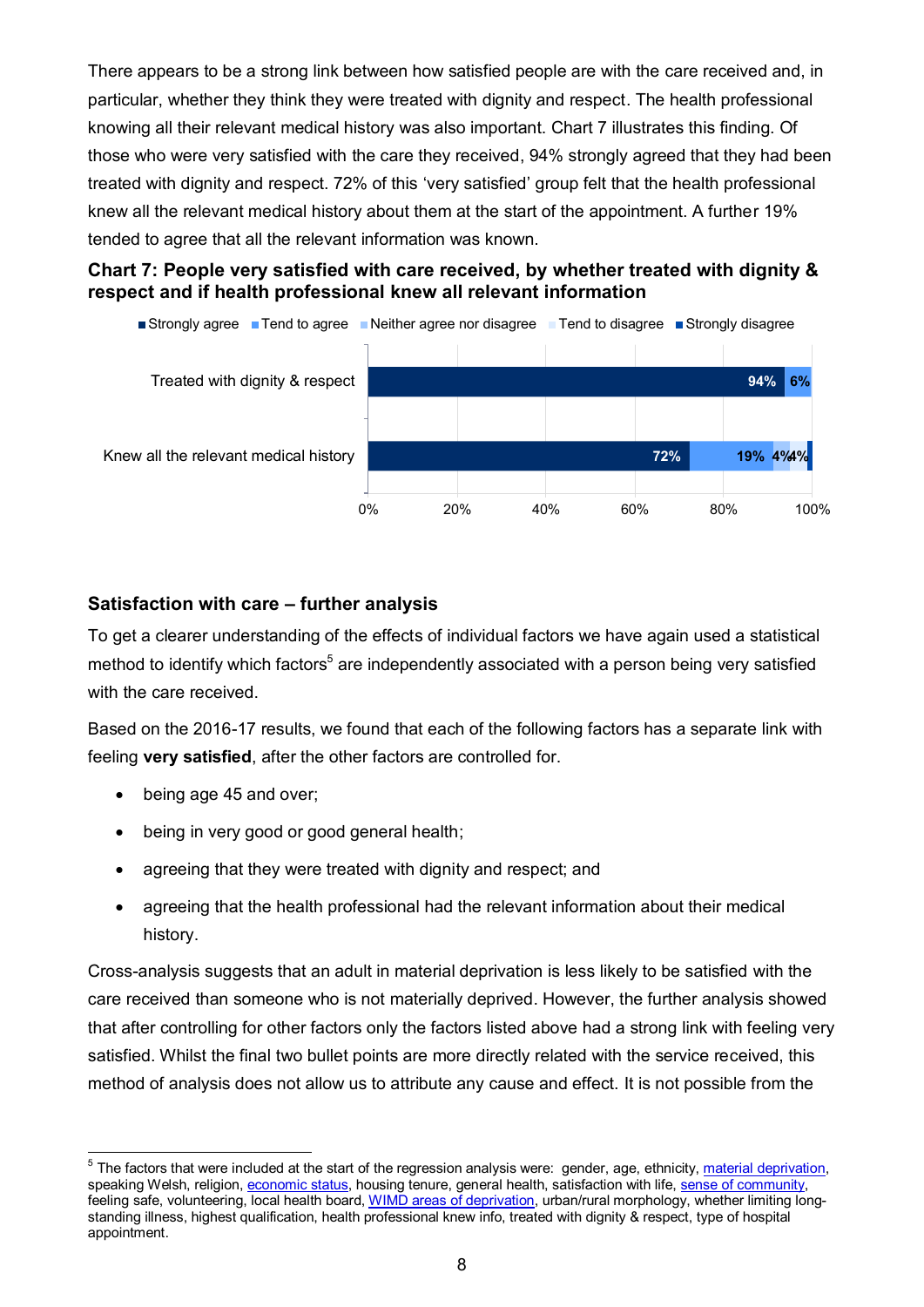survey results to know whether having good general health leads to higher satisfaction with hospital care, or vice versa.

## **Additional information**

Following the 2014-15 survey a **follow-up survey and report** was commissioned to explore in greater depth the reasons behind satisfaction/dissatisfaction with GP and NHS hospital services in Wales. This follow-up involved re-contacting a sub-sample of people from the 2014-15 National Survey, who had agreed to be re-contacted, and who had attended a GP or hospital appointment in the last 12 months. One aspect of this further work was to investigate the difference between people's satisfaction with the medical care received and satisfaction with non-medical aspects when attending a hospital appointment. One of the main findings was that overall satisfaction with non-medical aspects of hospital services was at the same level as satisfaction with medical care (approximately 90%). The most influential factors in terms of overall satisfaction with medical aspects of the hospital experience were:

- satisfaction that medical staff knew their background and medical history;
- satisfaction that medical staff treated them with dignity and respect; and
- satisfaction that they were involved in treatment decisions.

Satisfaction with medical care received during a hospital appointment or procedure was found to be lower among women than men. Also, hospital satisfaction was found to be lower among people living in rural parts of Wales compared with those in urban areas.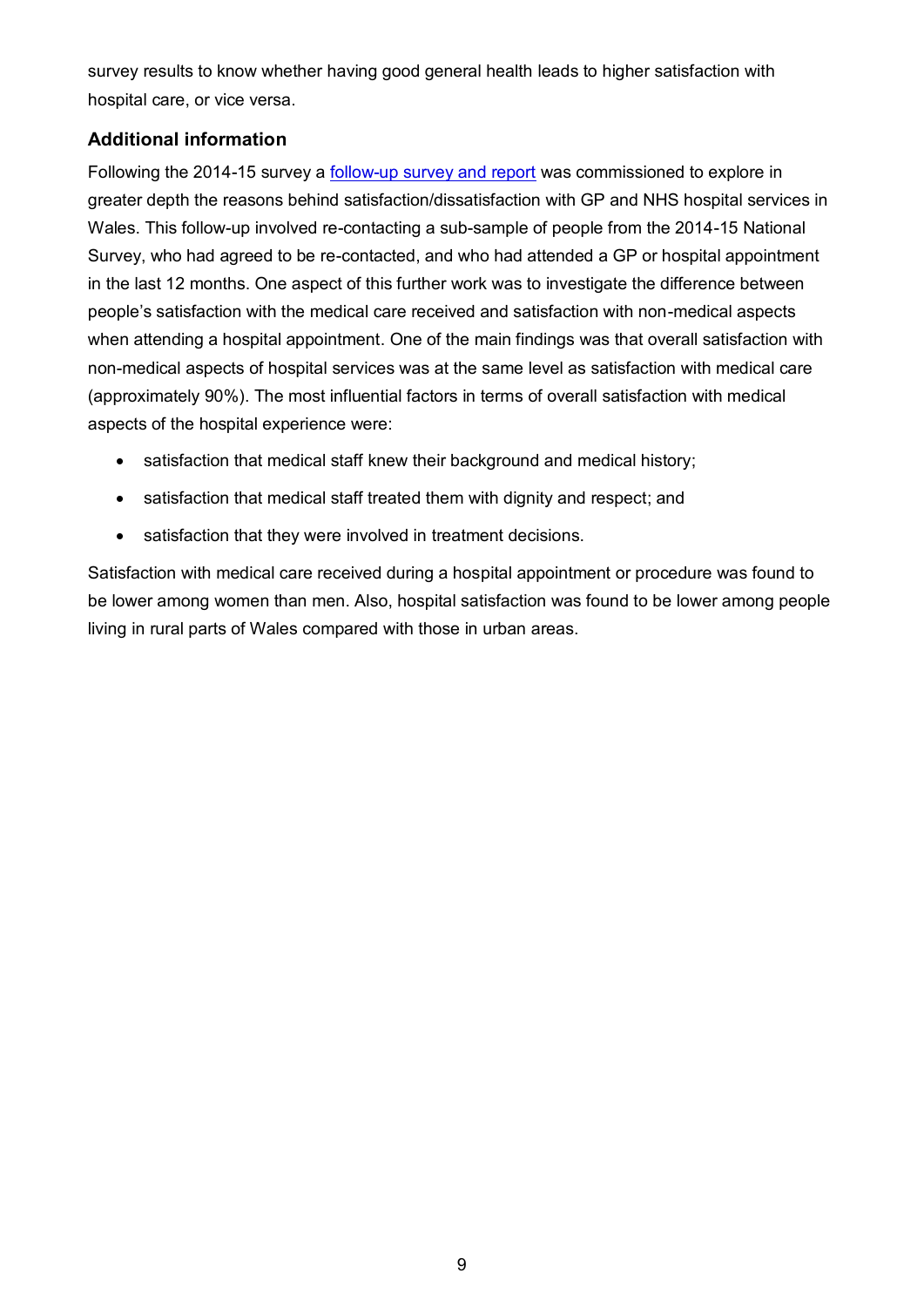# <span id="page-9-0"></span>**Terms and definitions**

# <span id="page-9-1"></span>**Welsh Index of Multiple Deprivation**

The Welsh Index of Multiple Deprivation (WIMD) is used as the official measure of deprivation in Wales. Deprivation is a wider concept than poverty. Deprivation refers to wider problems caused by a lack of resources and opportunities. The WIMD is constructed from eight different types of deprivation. These are: income, housing, employment, access to services, education, health, community safety and physical environment. Wales is divided into, 1,909 Lower-Layer Super Output Areas (LSOA) each having about 1,600 people. Deprivation ranks have been worked out for each of these areas: the most deprived LSOA is ranked 1, and the least deprived 1,909. For this bulletin, we have grouped the people living in the 20 % of LSOAs that are most deprived based on WIMD score and compared them against the 20% of the LSOAs that are least deprived. – see also Material Deprivation below.

## **Material deprivation**

Material deprivation is a measure which is designed to capture the consequences of long-term poverty on households, rather than short-term financial strain.

Non-pensioner adults were asked whether they had things like 'a holiday away from home for at least a week a year', 'enough money to keep their home in a decent state of decoration', or could 'make regular savings of £10 a month or more'. The questions for adults focussed on whether they could afford these items. These items are really for their 'household' as opposed to them personally which is why they were previously called 'household material deprivation'.

Pensioners were asked slightly different questions such as whether their 'home was kept adequately warm', whether they had 'access to a car or taxi, when needed' or whether they had their hair done or cut regularly'. These also asked whether they could afford them, but also focussed on not being able to have these items for other reasons, such as poor health, or no one to help them etc. these questions were less based on the household and more about the individual.

Those who did not have these items were given a score, such that if they didn't have any item on the list, they would have a score of 100, and if they had all items, they had a score of 0. Nonpensioners with a score of 25 or more were classed as deprived and pensioners with a score of 20 or more were classed as deprived.

Parents of children were also asked a set of questions about what they could afford for their children.

In this bulletin the non-pensioner and pensioner measures of deprivation are combined to provide an 'adult' deprivation variable. The terms 'adult' and 'household' deprivation may be used interchangeably depending on context.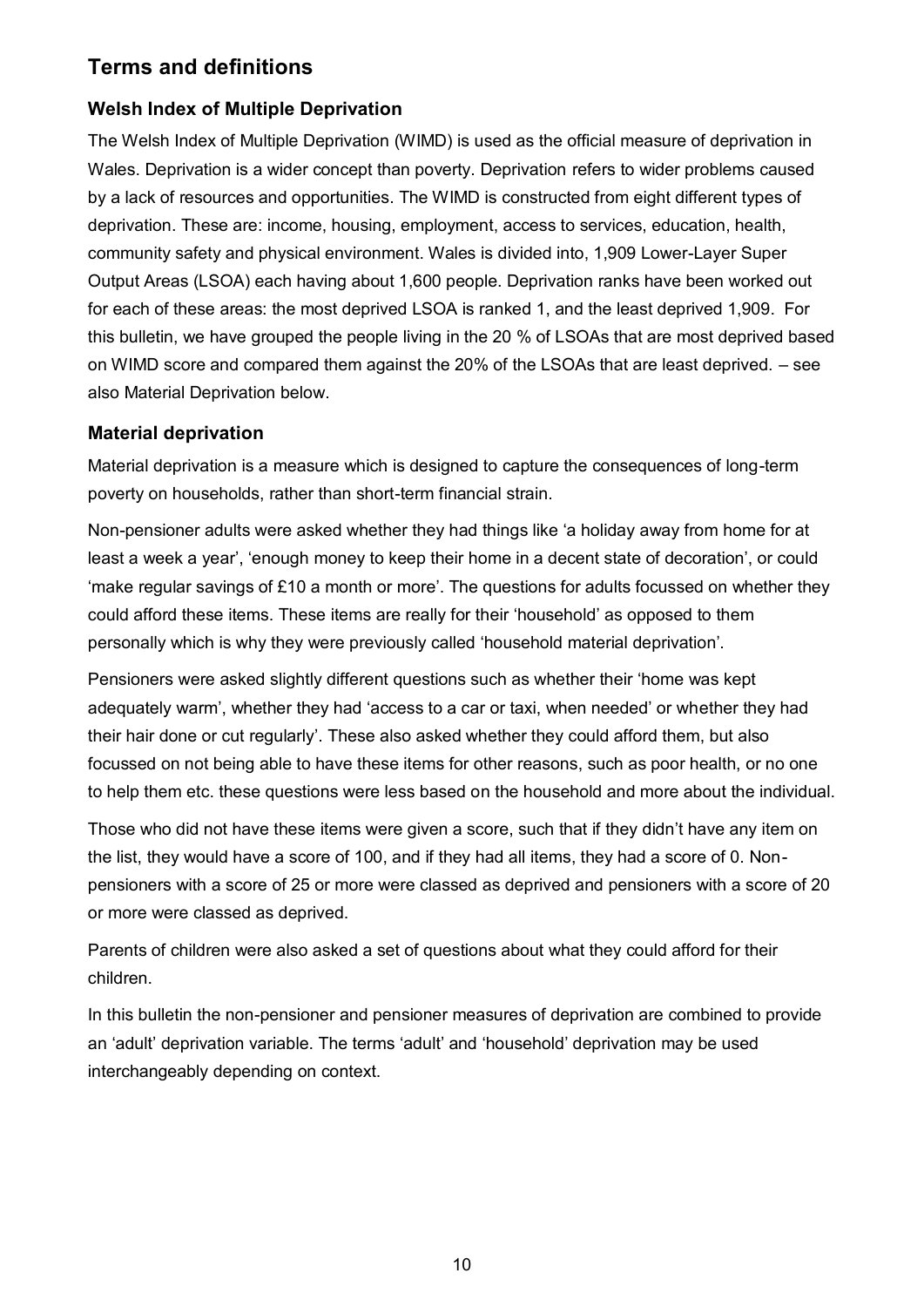## **Sense of community**

Respondents were asked to respond to what extent they agreed or disagreed with the following statements:

- 'I belong to my local area.'
- 'This local area is a place where people from different backgrounds get on well together.'
- 'People in my local area treat each other with respect and consideration.'

Responses were combined, with those agreeing to all three statements deemed as having a sense of community.

## **Economic status**

Respondents were classified into the following three economic statuses according to how they described what they were doing in the previous 7 days.

| In employment                                         | <b>Unemployed</b>                       | <b>Economically inactive</b>    |
|-------------------------------------------------------|-----------------------------------------|---------------------------------|
| In any paid employment                                | Unemployed and looking                  | Full-time student               |
| or self-employment (or                                | for work                                | (including on                   |
| away temporarily)                                     | Intending to look for work<br>$\bullet$ | holiday)                        |
| On a government                                       | but prevented by                        | Unable to work                  |
| sponsored training                                    | temporary sickness or                   | because of long-                |
| scheme                                                | injury (28 days or less)                | term sickness or                |
| Doing unpaid work for a                               |                                         | disability                      |
| business that you or a                                |                                         | Retired                         |
| relative owns<br>Waiting to take up paid<br>$\bullet$ |                                         | Looking after home<br>or family |
| work already obtained                                 |                                         |                                 |
|                                                       |                                         | Doing something<br>else         |

#### **Illnesses**

The survey asked adults aged 16 years and over whether they currently had any physical or mental condition lasting or expected to last 12 months or more. Any condition lasting or expected to last at least 12 months was referred to as a 'long standing' condition. Information was also collected on adults reporting limitations in day to day activities due to a long term health problem or disability.

Adults reporting a long-term condition were asked what the condition was, and this was assigned to one of the illness categories shown in the following table. These are broadly equivalent to chapters in the international classification of diseases.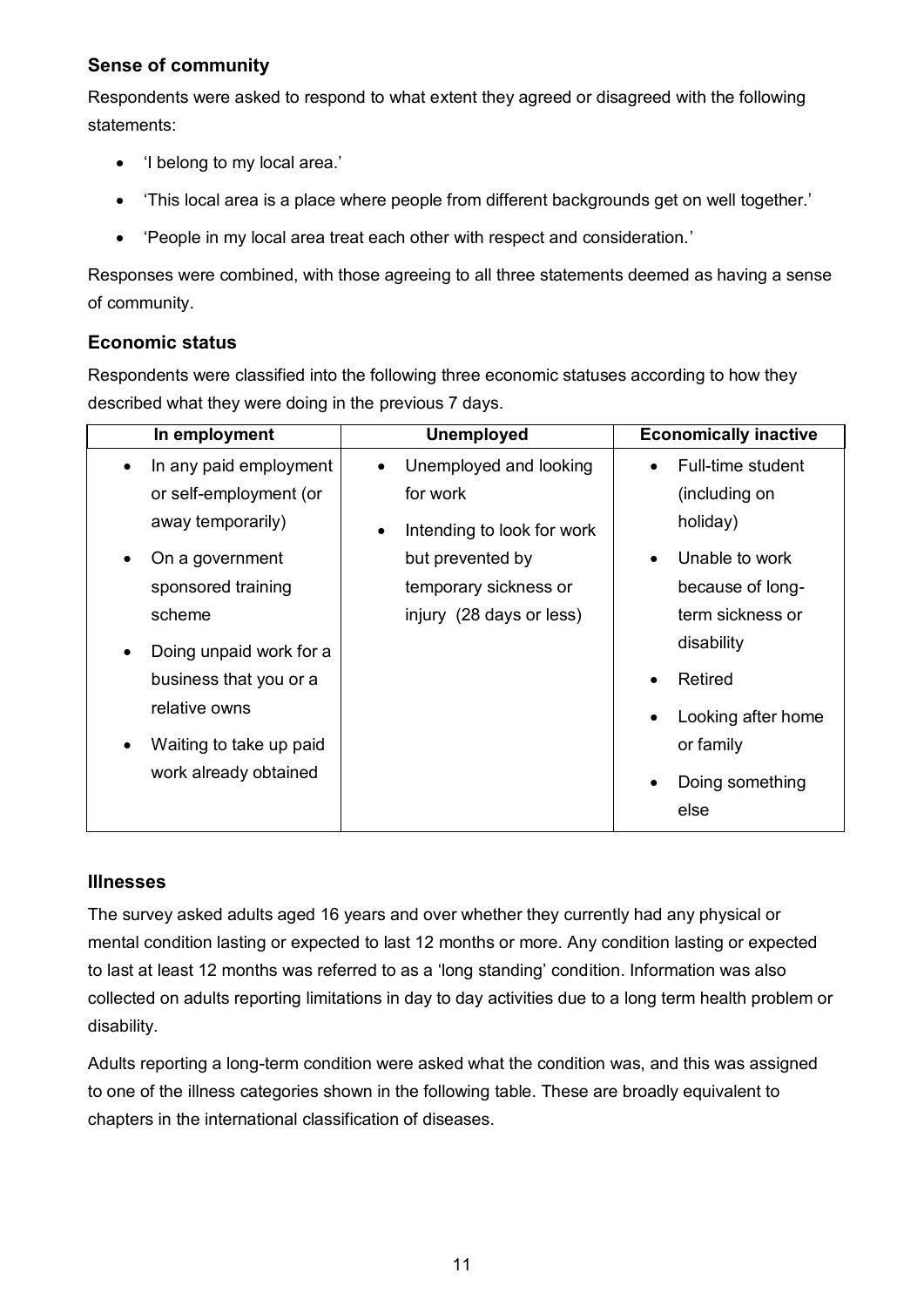Adults could record up to six conditions.

| <b>Illness Group</b>                                          | <b>Reported Illness</b>                                     |  |
|---------------------------------------------------------------|-------------------------------------------------------------|--|
| <b>Neoplasms and benign growths</b>                           | Cancer (neoplasm) including lumps, masses                   |  |
| <b>Endocrine and metabolic diseases</b>                       | <b>Diabetes</b>                                             |  |
|                                                               | Other endocrine and metabolic complaint                     |  |
| <b>Mental Disorders</b>                                       | Mental illness/ anxiety/ depression/nerves                  |  |
|                                                               | Learning disability                                         |  |
| <b>Nervous system complaints</b>                              | Epilepsy/fits/convulsions                                   |  |
|                                                               | Migraine/headaches                                          |  |
|                                                               | Another nervous system disorder                             |  |
| Eye complaints                                                | Cataracts/poor sight/blindness                              |  |
|                                                               | Other eye complaints                                        |  |
| <b>Ear complaints</b>                                         | Poor hearing/deafness                                       |  |
|                                                               | Tinnitus/noises in the ear                                  |  |
|                                                               | Meniere's disease/ear complaints causing balance problems   |  |
|                                                               | Other ear complaints                                        |  |
| <b>Heart and circulatory complaints</b>                       | Stroke/cerebral haemorrhage/thrombosis                      |  |
|                                                               | Heart attack, angina                                        |  |
|                                                               | Hypertension/high blood pressure/other blood pressure issue |  |
|                                                               | Other heart problems                                        |  |
|                                                               | Piles/haemorrhoids                                          |  |
|                                                               | Varicose veins/phlebitis in lower extremities               |  |
|                                                               | Other blood vessels/embolic complaints                      |  |
| <b>Respiratory system complaints</b>                          | Asthma                                                      |  |
|                                                               | Hayfever                                                    |  |
|                                                               | Bronchitis/emphysema                                        |  |
|                                                               | Another respiratory illness                                 |  |
| <b>Digestive system complaints</b>                            | Stomach ulcer/ ulcer/abdominal hernia/rupture               |  |
|                                                               | Complaints of bowel/colon                                   |  |
|                                                               | Complaints of the teeth/ mouth/ tongue                      |  |
|                                                               | Other digestive complaints                                  |  |
| <b>Genito-urinary system complaints</b>                       | Kidney complaints                                           |  |
|                                                               | Urinary tract infection                                     |  |
|                                                               | Other bladder problems/ incontinence                        |  |
|                                                               | Reproductive system disorder                                |  |
| <b>Musculoskeletal complaints</b>                             | Arthritis/rheumatism/ fibrosis                              |  |
|                                                               | Back problem/slipped disc/spine/neck                        |  |
|                                                               | Other problems of bones/joints/ muscles                     |  |
| <b>Infectious diseases</b><br><b>Blood and related organs</b> | Infectious and parasitic disease                            |  |
| complaints                                                    | Disorders of the blood and blood forming organs             |  |
| <b>Skin complaints</b>                                        | Skin complaints                                             |  |
| <b>Other complaints</b>                                       | Other complaints                                            |  |
| Unclassifiable complaints                                     | Unclassifiable complaints                                   |  |
| <b>Complaint no longer present</b>                            | Complaint no longer present                                 |  |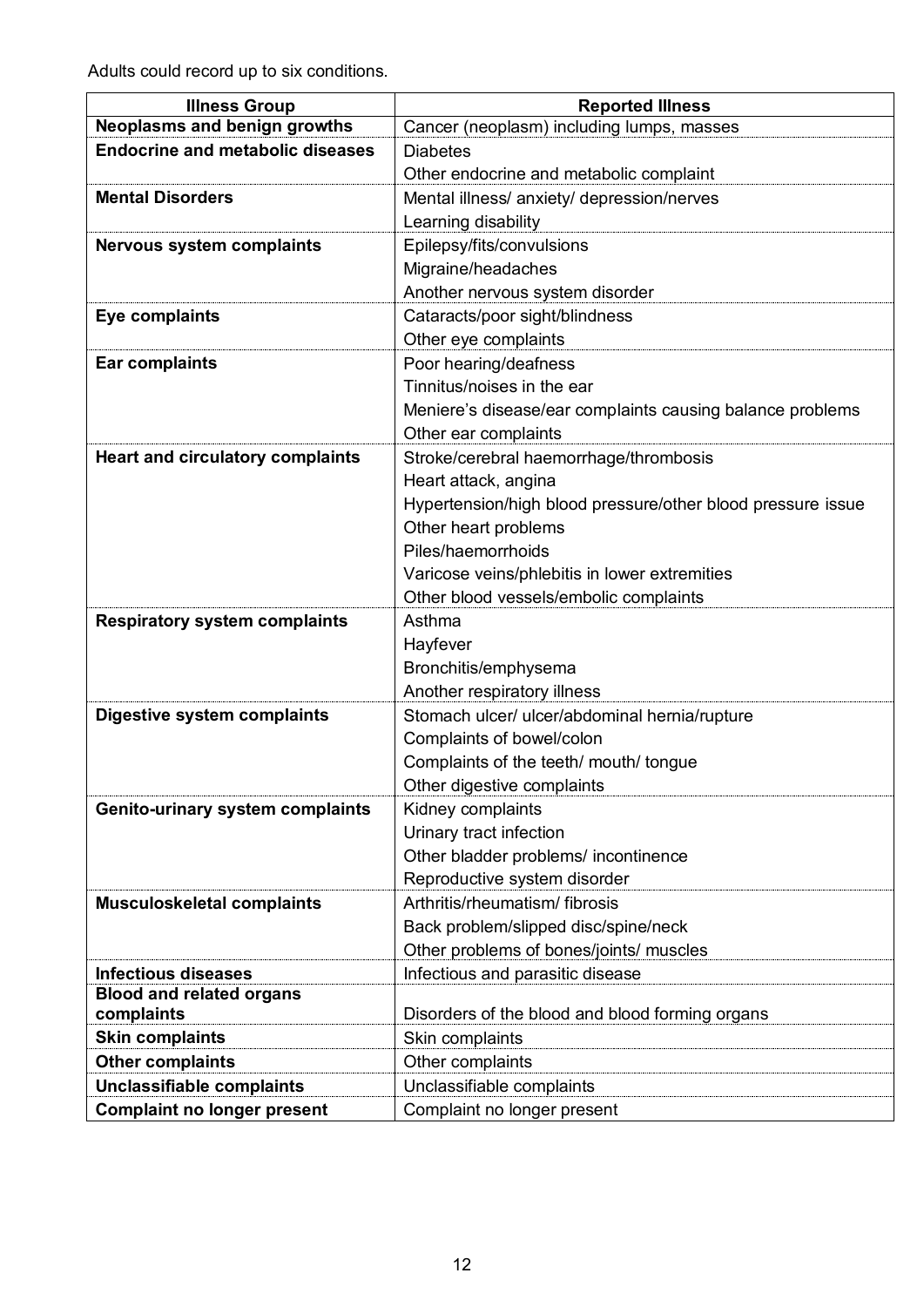## **Qualifications**

Respondents' highest qualifications have been grouped according to the National Qualification Framework (NQF) levels, where level 1 is the lowest level of qualifications and level 8 is doctoral degree or equivalent. For the National Survey, respondents have been grouped into 5 groups, those with no qualifications are in the lowest category and respondents with qualifications at levels 4 to 8 have been grouped together in the highest qualification category. [More information about the](http://gov.wales/docs/dcells/publications/110920qualificationsguideen.pdf)  [NQF levels](http://gov.wales/docs/dcells/publications/110920qualificationsguideen.pdf).

To provide more meaningful descriptions of the qualifications, these short descriptions have been used in this bulletin.

| <b>National Qualification Framework levels</b> | <b>Description used in bulletin</b> |
|------------------------------------------------|-------------------------------------|
| NQF levels 4-8                                 | Degree level or higher              |
| NQF level 3                                    | 'A' level and equivalent            |
| NQF level 2                                    | GCSE grades A to C and equivalent   |
| Below NQF level 2                              | GCSE below grade C                  |
| No qualifications                              | No qualifications                   |

# <span id="page-12-0"></span>**Key quality information**

## **Background**

The National Survey for Wales is carried out by the Office for National Statistics on behalf of the Welsh Government. The results reported in this bulletin are based on interviews completed in 2016-17 (30 March 2016 – 31 March 2017).

The sample was drawn from the Royal Mail Small Users Postcode Address File (PAF), whereby all residential addresses and types of dwellings were included in the sample selection process as long as they were listed as individual addresses. If included as individual addresses on the PAF, residential park homes and other dwellings were included in the sampling frame but community establishments such as care homes and army barracks are not on the PAF and therefore were not included.

The National Survey sample in 2016-17 comprised 21,666 addresses chosen randomly from the PAF. Interviewers visited each address, randomly selected one adult (aged 16+) in the household, and carried out a 45-minute face-to-face interview with them, which asked for their opinions on a wide range of issues affecting them and their local area. A total of 10,493 interviews were achieved.

#### **Interpreting the results**

Percentages quoted in this bulletin are based on only those respondents who provided an answer to the relevant question. Some topics in the survey were only asked of a sub-sample of respondents and other questions were not asked where the question is not applicable to the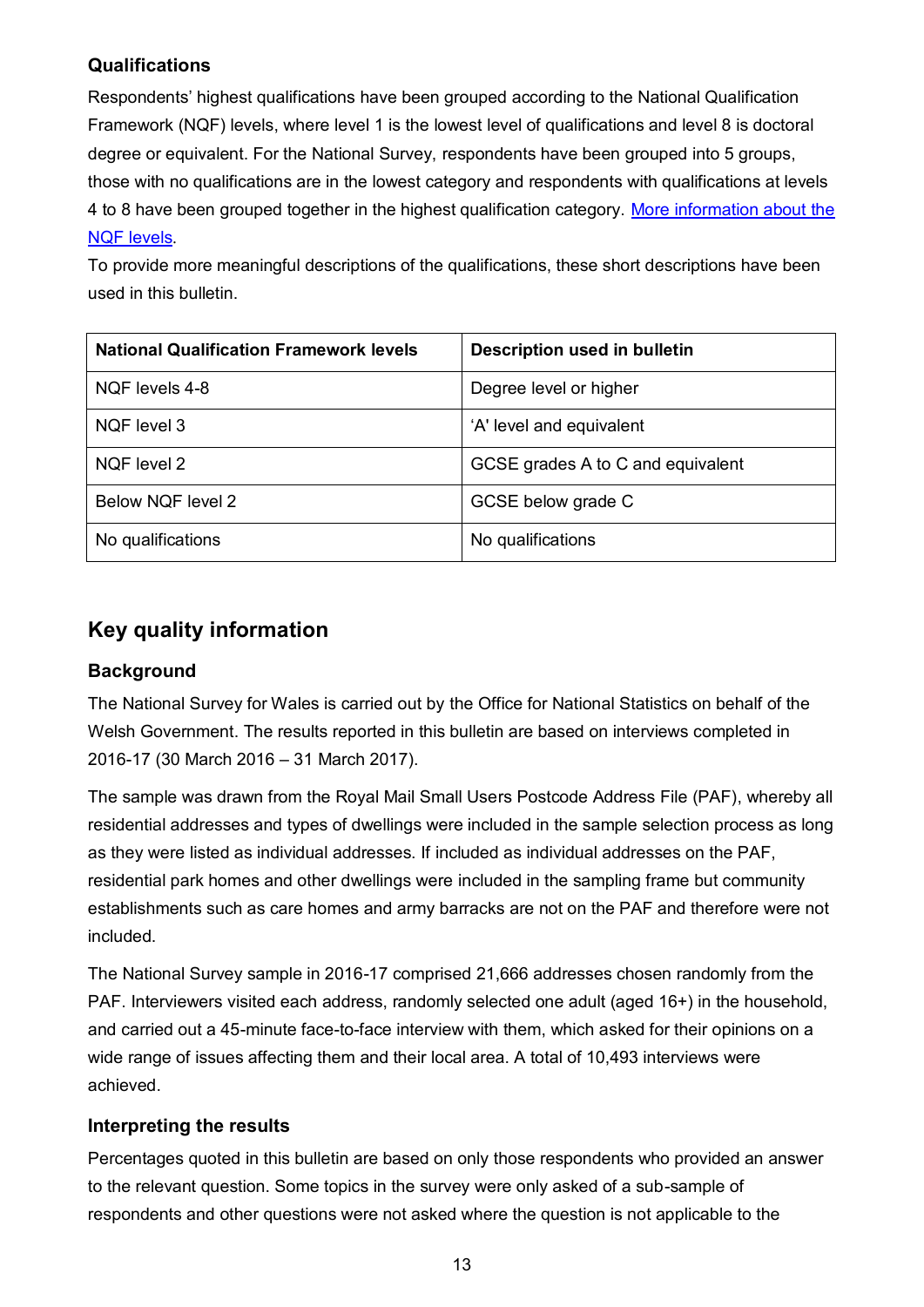respondent. Missing answers can also occur for several reasons, including refusal or an inability to answer a particular question.

Where a relationship has been found between two factors, this does not mean it is a causal relationship. More detailed analysis is required to identify whether one factor causes change in another.

The results are weighted to ensure that the results reflect the age and sex distribution of the Welsh population.

#### **Quality report**

A summary [Quality report](https://gov.wales/statistics-and-research/national-survey/design-methodology/technical-information/?lang=en) is available, containing more detailed information on the quality of the survey, which includes the relevance, accuracy, timeliness and punctuality, accessibility and clarity and comparability and coherence of the data. It also includes a summary of the methods used to compile the results.

#### **Sampling variability**

Estimates from the National Survey are subject to a margin of uncertainty. Part of the uncertainty comes from the fact that any randomly-selected sample of the population will give slightly different results from the results that would be obtained if the whole population was surveyed. This is known as sampling error. Confidence intervals can be used as a guide to the size of the sampling error. These intervals are calculated around a survey estimate and give a range within which the true value is likely to fall. In 95% of survey samples, the 95% confidence interval will contain the 'true' figure for the whole population (that is, the figure we would get if the survey covered the entire population). In general, the smaller the sample size the wider the confidence interval. Confidence intervals are included in the tables of survey results published on StatsWales.

As with any survey, the National Survey is also subject to a range of other sources of error: for example, due to non-response; because respondents may not interpret the questions as intended or may not answer accurately; and because errors may be introduced as the survey data is processed. These kinds of error are known as non-sampling error, and are discussed further in the quality report for the survey.

#### **Significant differences**

Where the text of this release notes a difference between two National Survey results (in the same year), we have checked to ensure that the confidence intervals for the two results do not overlap. This suggests that the difference is statistically significant (but as noted above, is not as rigorous as carrying out a formal statistical test), i.e. that there is less than a 5% (1 in 20) chance of obtaining these results if there is no difference between the same two groups in the wider population.

Checking to see whether two confidence intervals overlap is less likely than a formal statistical test to lead to conclusions that there are real differences between groups. That is, it is more likely to lead to "false negatives": incorrect conclusions that there is no real difference when in fact there is a difference. It is also less likely to lead to "false positives": incorrect conclusions that there is a difference when there is in fact none. Carrying out many comparisons increases the chance of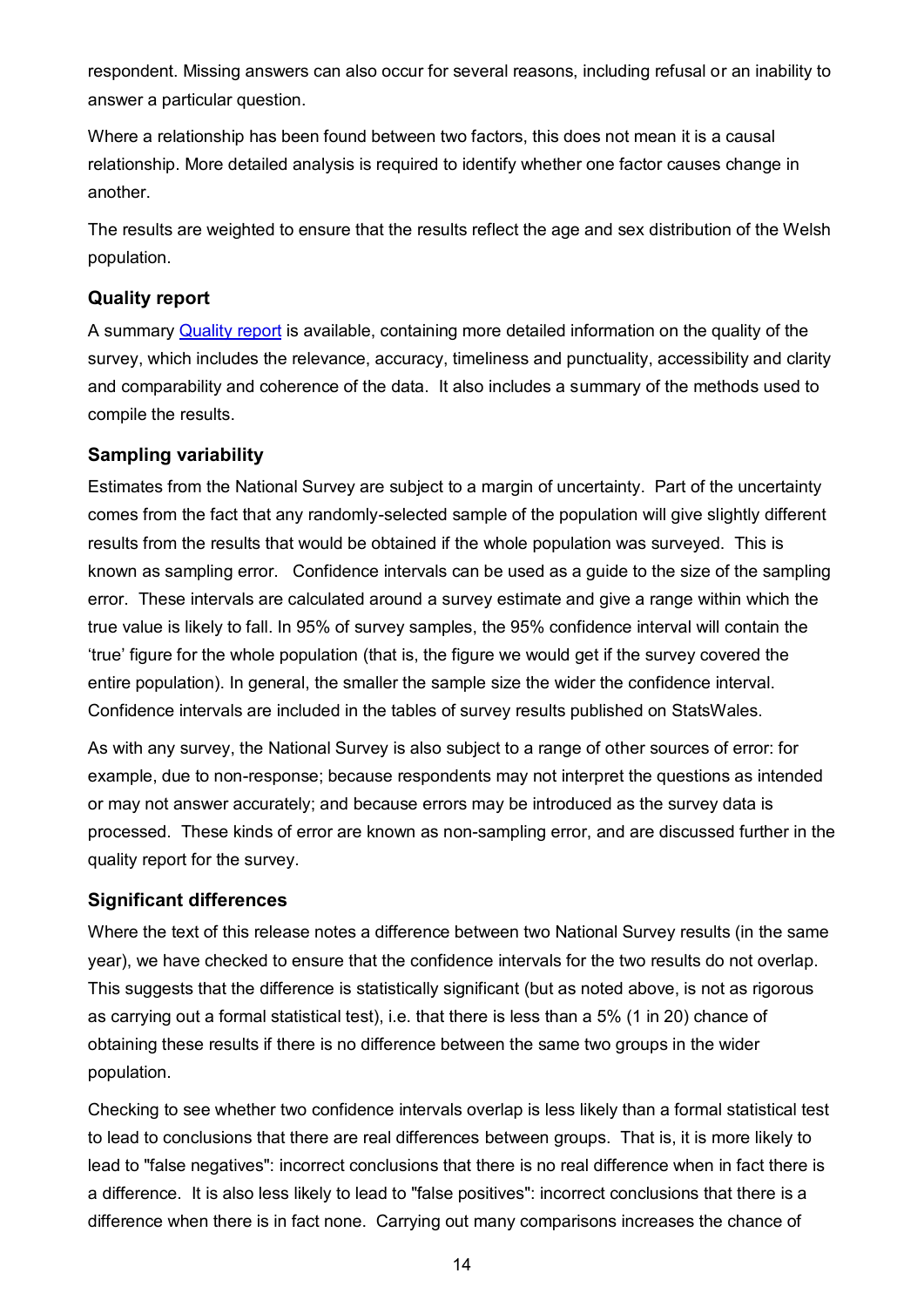finding false positives. Therefore, when many comparisons are made the conservative nature of the test is an advantage because it reduces (but does not eliminate) this chance.

Where National Survey results are compared with results from other sources, we have not checked that confidence intervals do not overlap.

#### <span id="page-14-0"></span>**Regression analysis**

After considering the survey results, factors we considered likely to have an influence on satisfaction with the ease of making a convenient appointment, and satisfaction with the care received at the appointment were incorporated into each of the relevant regression models. In each case the selection of the initial variables used in the regression was based on; the results from cross-analysis, policy direction, and the practicality of using the variable. The results for some factors were only available for a sub-sample of respondents, or there were a large number of 'missing' results which resulted in a substantial drop in the sample size on which the regression model could be tested. For this reason some variables/factors were omitted from the investigation. The final models consisted of those factors that remained significant even after holding the other factors constant. These significant factors are those that have been discussed in this bulletin and the use of regression analysis is indicated by the statement that we have 'controlled for other factors'. It is worth noting that had a different range of factors been available to consider from the survey, then some conclusions about which factors were significant may have been different.

More details on the methodology used in the regression analysis in this report are available in the [Technical Report: Approach to regression analysis and models produced.](http://gov.wales/docs/caecd/research/2017/170413-national-survey-technical-report-approach-regression-analysis-en.pdf)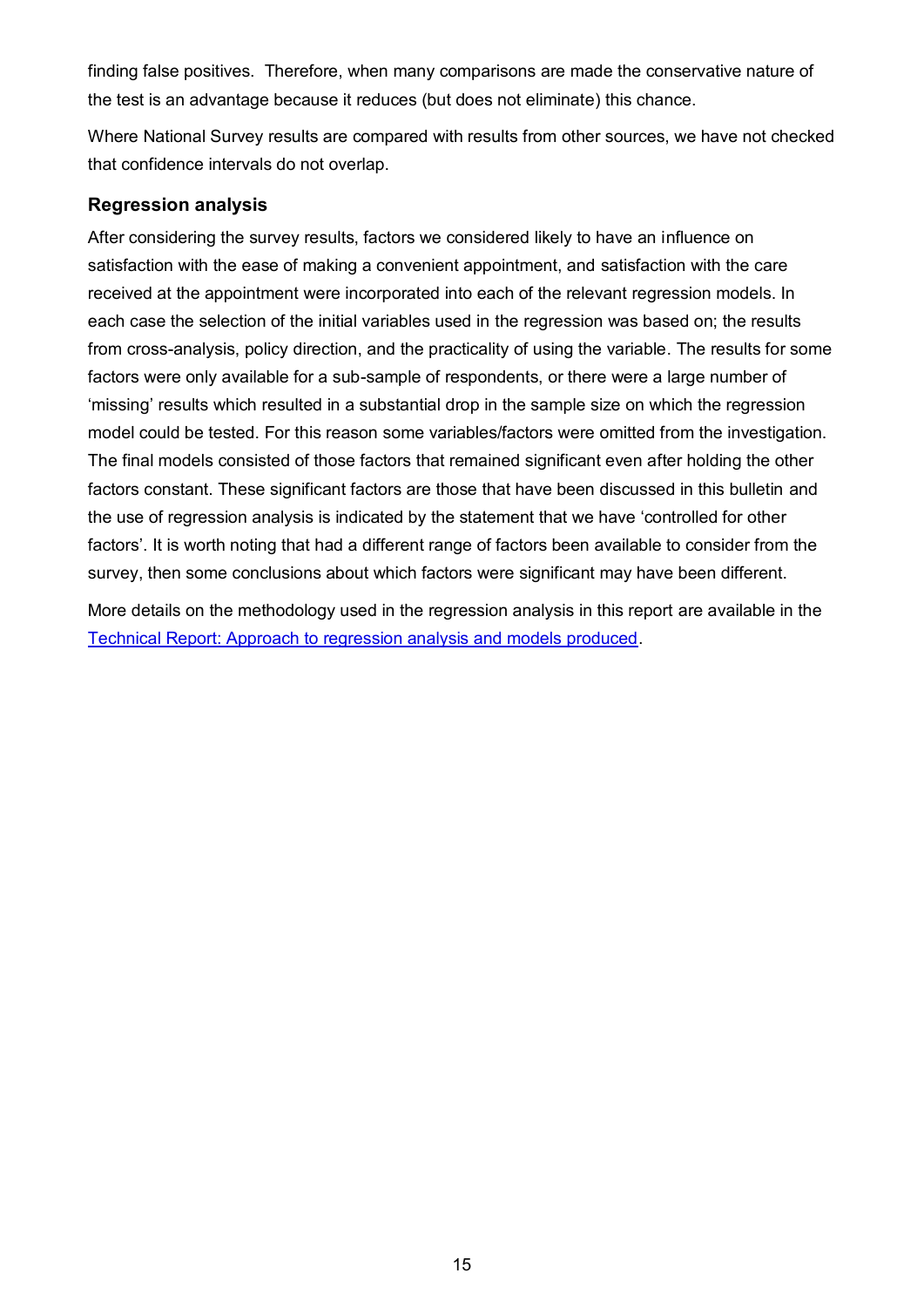## **National Statistics status**

The [United Kingdom Statistics Authority](https://www.statisticsauthority.gov.uk/) has designated these statistics as National Statistics, in accordance with the Statistics and Registration Service Act 2007 and signifying compliance with the [Code of Practice for Statistics.](https://www.statisticsauthority.gov.uk/code-of-practice/)

National Statistics status means that official statistics meet the highest standards of trustworthiness, quality and public value.

All official statistics should comply with all aspects of the Code of Practice for Statistics. They are awarded National Statistics status following an assessment by the UK Statistics Authority's regulatory arm. The Authority considers whether the statistics meet the highest standards of Code compliance, including the value they add to public decisions and debate.

It is Welsh Government's responsibility to maintain compliance with the standards expected of National Statistics. If we become concerned about whether these statistics are still meeting the appropriate standards, we will discuss any concerns with the Authority promptly. National Statistics status can be removed at any point when the highest standards are not maintained, and reinstated when standards are restored.

# **Well-being of Future Generations Act (WFG)**

The Well-being of Future Generations Act 2015 is about improving the social, economic, environmental and cultural well-being of Wales. The Act puts in place seven well-being goals for Wales. These are for a more equal, prosperous, resilient, healthier and globally responsible Wales, with cohesive communities and a vibrant culture and thriving Welsh language. Under section (10)(1) of the Act, the Welsh Ministers must (a) publish indicators ("national indicators") that must be applied for the purpose of measuring progress towards the achievement of the Well-being goals, and (b) lay a copy of the national indicators before the National Assembly. The 46 national indicators were laid in March 2016.

Information on the indicators, along with narratives for each of the well-being goals and associated technical information is available in the [Well-being of Wales report.](http://gov.wales/statistics-and-research/well-being-wales/?lang=en)

This release contains reference to 2 indicators used in cross-analysis, namely 19 and 36 which were referenced in the technical document and the Well-being report in the previous link.

Further information on the [Well-being of Future Generations \(Wales\) Act 2015.](http://gov.wales/topics/people-and-communities/people/future-generations-act)

The statistics included in this release could also provide supporting narrative to the national indicators and be used by public services boards in relation to their local well-being assessments and local well-being plans.